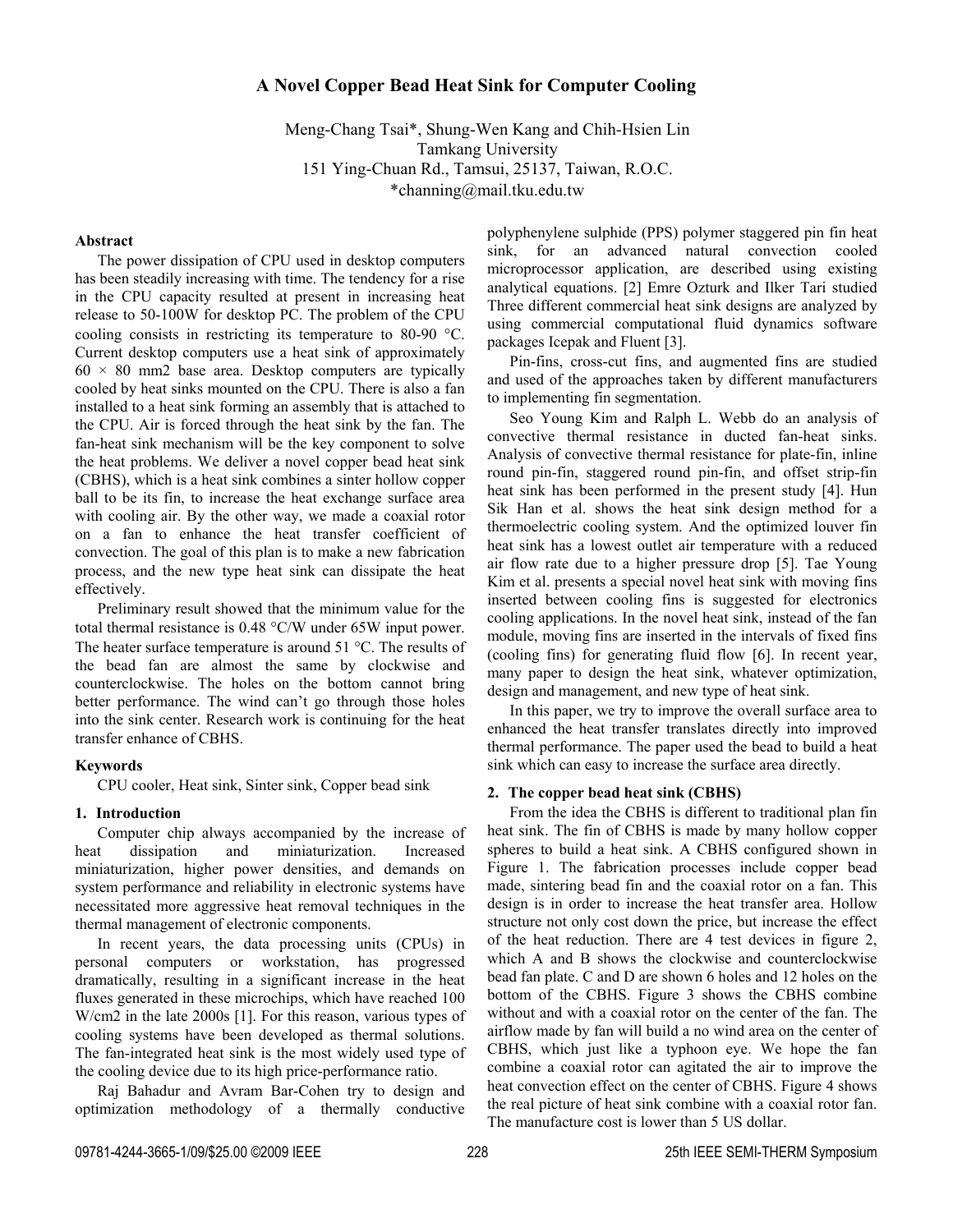

**Figure 1:** The schematic of copper bead heat sink (CBHS) and its component



**Figure 2:** The real copper bead heat sink (CBHS) device with (A) clockwise bead fan (B) counterclockwise bead fan (C) 6 holes on the bottom of the CBHS (D) 12 holes on the bottom of the CBHS



**Figure 3:** CBHS combine without and with a coaxial rotor on the center of the fan.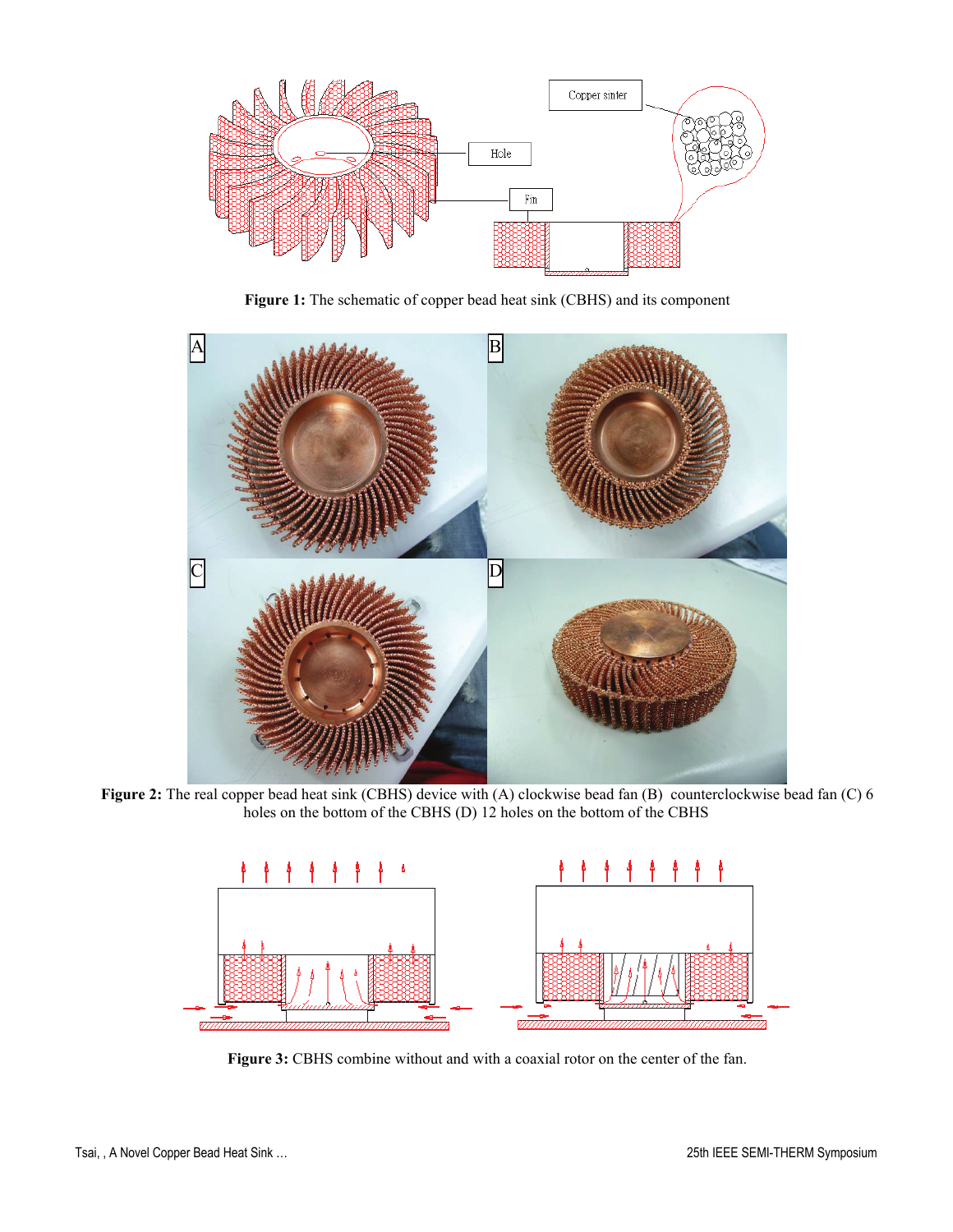

**Figure 4**: Real device of picture heat sink combine with a coaxial rotor fan.

## **3. Experimental Setup**

The CPU cooling test apparatus are shown in figure 5 and figure 6. Figure 5 shows a CPU cooler device includes a heat input device 、 pressure gauge 、 temperature monitor and computer catch device. Figure 6 shows the heating system used a bar material thermal conduction test system. The cartridge heater is embedded in a square aluminum rod of 31 mm  $\times$  31 mm cross-section. There are three thermocouples (PT-100) installed in the top, middle and bottom of aluminum rod. The two thermocouples are used to calculate the heat flux and the surface temperature of aluminum rod. The third thermocouple used to check the calculation results. By the conception of Fourier Law and ASTM-5470 D Thermal Guard to calculate the heating surface temperature, thermal resistance and the heat flux.



**Figure 5:** CPU cooler test device



**Figure 6:** Heat input device

### **4. Test Result**

Figure 7 to 8 shows that the variation of the heater surface temperature and thermal resistance as a function of time. Preliminary result showed that the minimum value for the total thermal resistance is  $0.48 \text{ °C/W}$  under 65W input power. The heater surface temperature is around 51  $^{\circ}$ C. The results of the bead fan are almost the same by clockwise and counterclockwise. The holes on the bottom can not bring better performance. The wind can't go through those holes into the sink center. Research work is continuing for the heat transfer enhance of CBHS.



**Figure 7:** Variation of the heater surface temperature as a function of the time



**Figure 8:** Variation of the thermal resistance as a function of the time

### **5. Conclusions**

Preliminary result showed that the minimum value for the total thermal resistance is  $0.48 \text{ °C/W}$  under 65W input power. The heater surface temperature is around  $51 \degree C$ . The results of the bead fan are almost the same by clockwise and counterclockwise. The holes on the bottom cannot bring better performance. The wind can't go through those holes into the sink center. Research work is continuing for the heat transfer enhance of CBHS.

The overall surface area compare with the same size stamping form heat sink will increase more than 4 times. By the other way, we also make a bowl type vapor chamber inside CBHS. Primary result show that the total thermal resistance will decrease to  $0.24 \text{ °C/W}$ . In the future study will use a special design to arrangement the bead which can